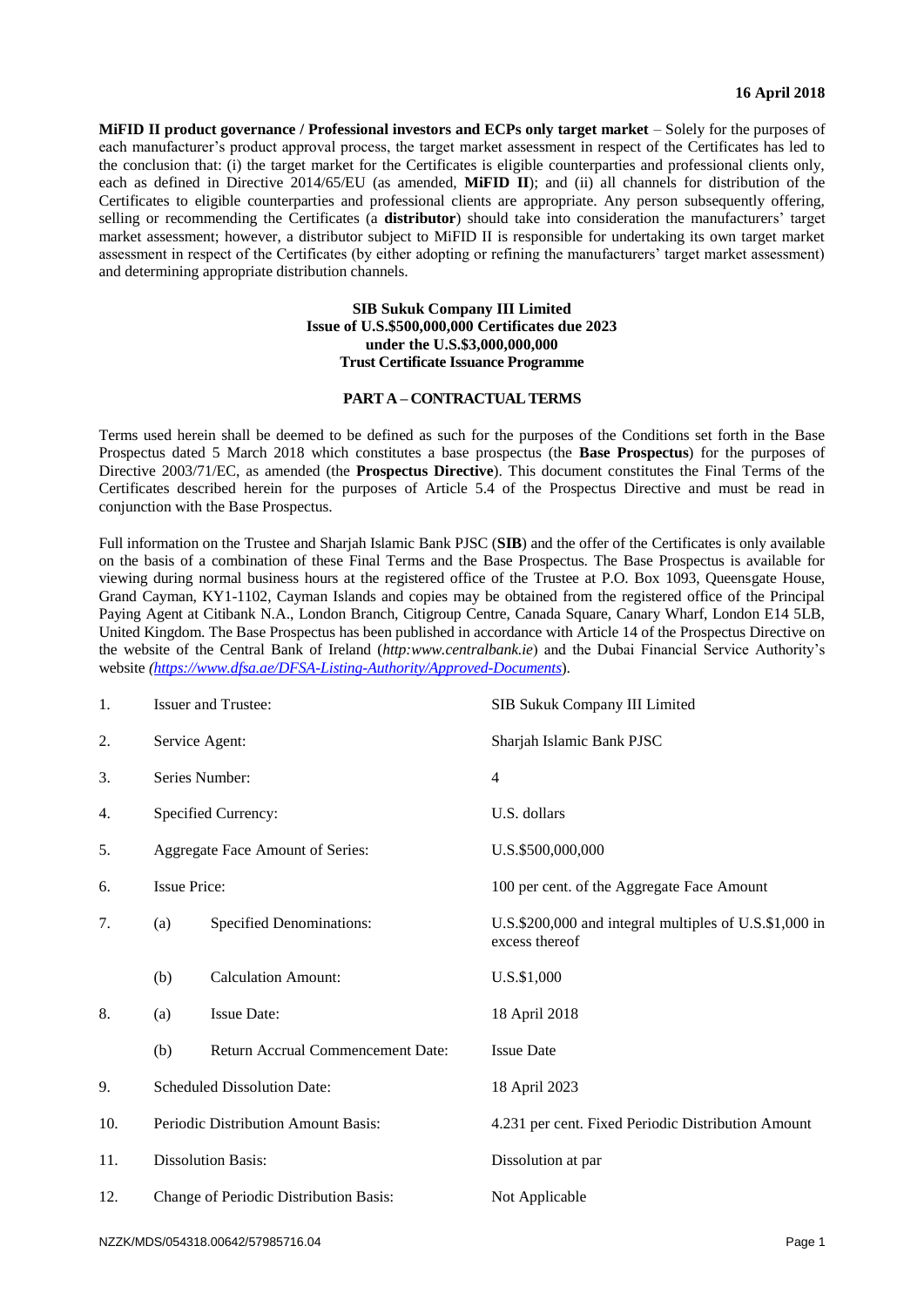| 13. | Put/Call Options:                                             | Not Applicable                                                                   |
|-----|---------------------------------------------------------------|----------------------------------------------------------------------------------|
| 14. | Status:                                                       | Unsubordinated                                                                   |
| 15. | Method of distribution:                                       | Syndicated                                                                       |
| 16. | Date of Board Approval for issue of Certificates<br>obtained: | 12 April 2018 in the case of the Trustee<br>22 March 2018 in the case of the SIB |

## **PROVISIONS RELATING TO PERIODIC DISTRIBUTIONS PAYABLE**

| 17. |     | <b>Fixed Periodic Distribution Provisions:</b> | Applicable                                                                                                                          |  |
|-----|-----|------------------------------------------------|-------------------------------------------------------------------------------------------------------------------------------------|--|
|     | (a) | Rate:                                          | 4.231 per cent. per annum payable semi<br>annually in arrear                                                                        |  |
|     | (b) | Periodic Distribution Date(s):                 | 18 April and 18 October in each year, commencing<br>on 18 October 2018 up to and including the<br><b>Scheduled Dissolution Date</b> |  |
|     | (c) | Fixed Amount(s):                               | U.S.\$21.155 per Calculation Amount                                                                                                 |  |
|     | (d) | Broken Amount(s):                              | Not Applicable                                                                                                                      |  |
|     | (e) | Day Count Fraction:                            | 30/360                                                                                                                              |  |
|     | (f) | Determination Date(s):                         | Not Applicable                                                                                                                      |  |
| 18. |     | Floating Periodic Distribution Provisions:     | Not Applicable                                                                                                                      |  |
|     |     |                                                |                                                                                                                                     |  |

### **PROVISIONS RELATING TO DISSOLUTION**

| 19. | <b>Optional Dissolution (Call):</b>                                           | Not Applicable                     |
|-----|-------------------------------------------------------------------------------|------------------------------------|
| 20. | Certificateholder Put Option:                                                 | Not Applicable                     |
| 21. | <b>Final Dissolution Amount:</b>                                              | U.S.\$1,000 per Calculation Amount |
| 22. | Early Dissolution Amount (Tax):                                               | <b>Final Dissolution Amount</b>    |
| 23. | Dissolution Amount pursuant to Condition 14<br>( <i>Dissolution Events</i> ): | <b>Final Dissolution Amount</b>    |

## **GENERAL PROVISIONS APPLICABLE TO THE CERTIFICATES**

| 24. | Form of Certificates:                | <b>Registered Certificates</b>                                                                                                                        |
|-----|--------------------------------------|-------------------------------------------------------------------------------------------------------------------------------------------------------|
|     |                                      | Global Certificate exchangeable for Certificates in<br>definitive registered form in the limited circumstances<br>specified in the Global Certificate |
| 25. | <b>Additional Financial Centres:</b> | Not applicable                                                                                                                                        |

## **PROVISIONS IN RESPECT OF THE TRUST ASSETS**

NZZK/MDS/054318.00642/57985716.04 Page 2 26. Assets on the Issue Date: The Initial Portfolio as scheduled to the Supplemental Purchase Contract specified below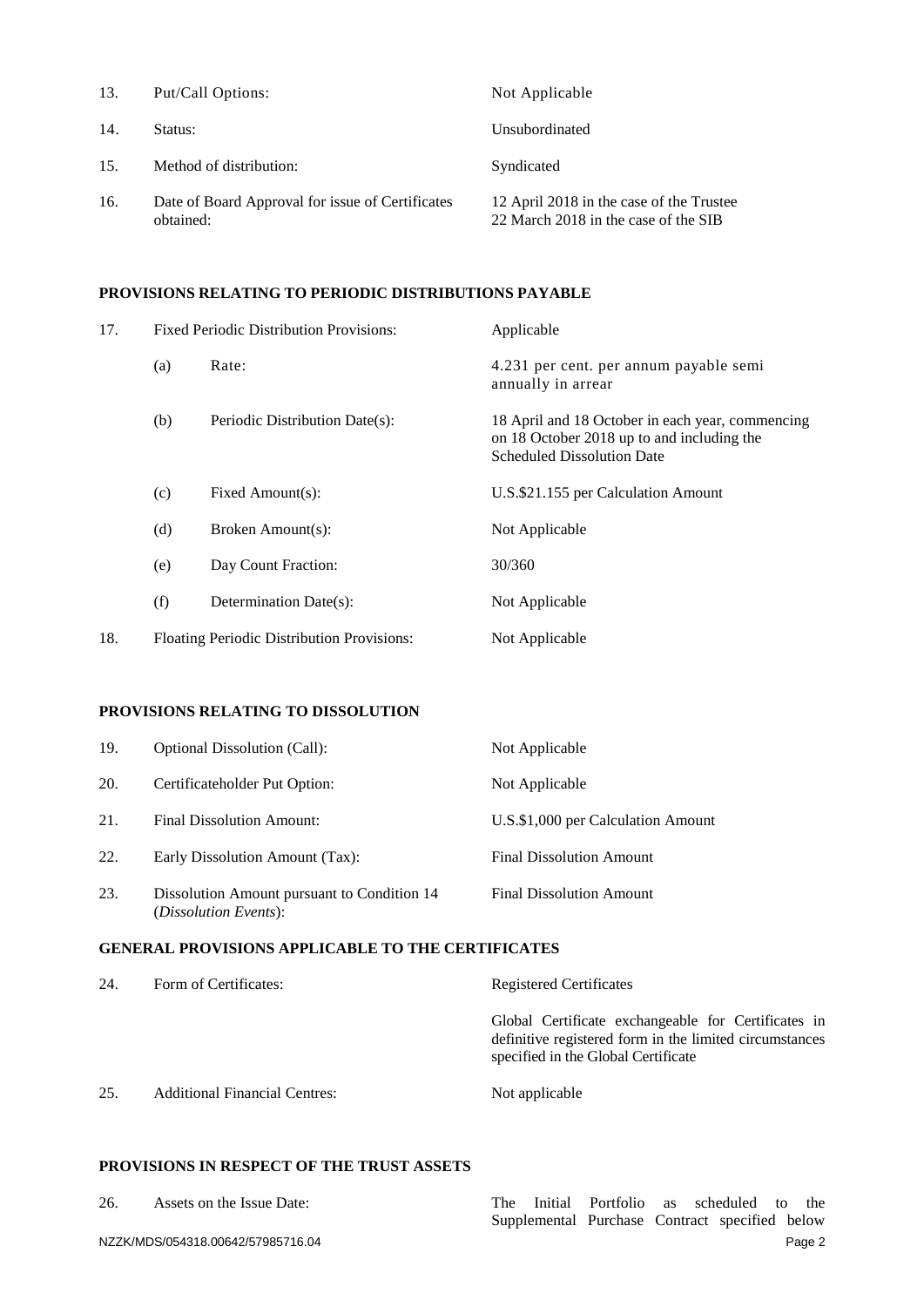|     |                      |                                                | Document Information: (b) Supplemental Purchase<br>Contract".                                                                     |
|-----|----------------------|------------------------------------------------|-----------------------------------------------------------------------------------------------------------------------------------|
| 27. | <b>Trust Assets:</b> |                                                | Condition 4.1 ( <i>The Trust Assets</i> ) applies                                                                                 |
|     | (i)                  | <b>Transaction Account:</b>                    | Sukuk Company III Limited Transaction<br>SIB -<br>Account No: 18508429 with Citibank, N.A. London<br>Branch for Series No.4       |
|     | (i)                  | Currency:                                      | U.S. dollars                                                                                                                      |
| 28. |                      | <b>Other Transaction Document Information:</b> |                                                                                                                                   |
|     | (a)                  | Supplemental Trust Deed:                       | Supplemental Trust Deed dated 18 April 2018<br>between SIB Sukuk Company III Limited, SIB and<br>the Delegate                     |
|     | (b)                  | Supplemental Purchase Contract:                | Supplemental Purchase Contract dated 18 April 2018<br>between SIB Sukuk Company III Limited (as<br>Purchaser) and SIB (as Seller) |

under the section headed "28. Other Transaction

## **RESPONSIBILITY**

The Trustee and SIB accepts responsibility for the information contained in these Final Terms.

Signed on behalf of

SIB SUKUK COMPANY III LIMITED By: ...... **John Curran** Duly authorised **Director** 

Signed on behalf of

SHARJAH ISLAMIC BANK PJSC

Duly authorised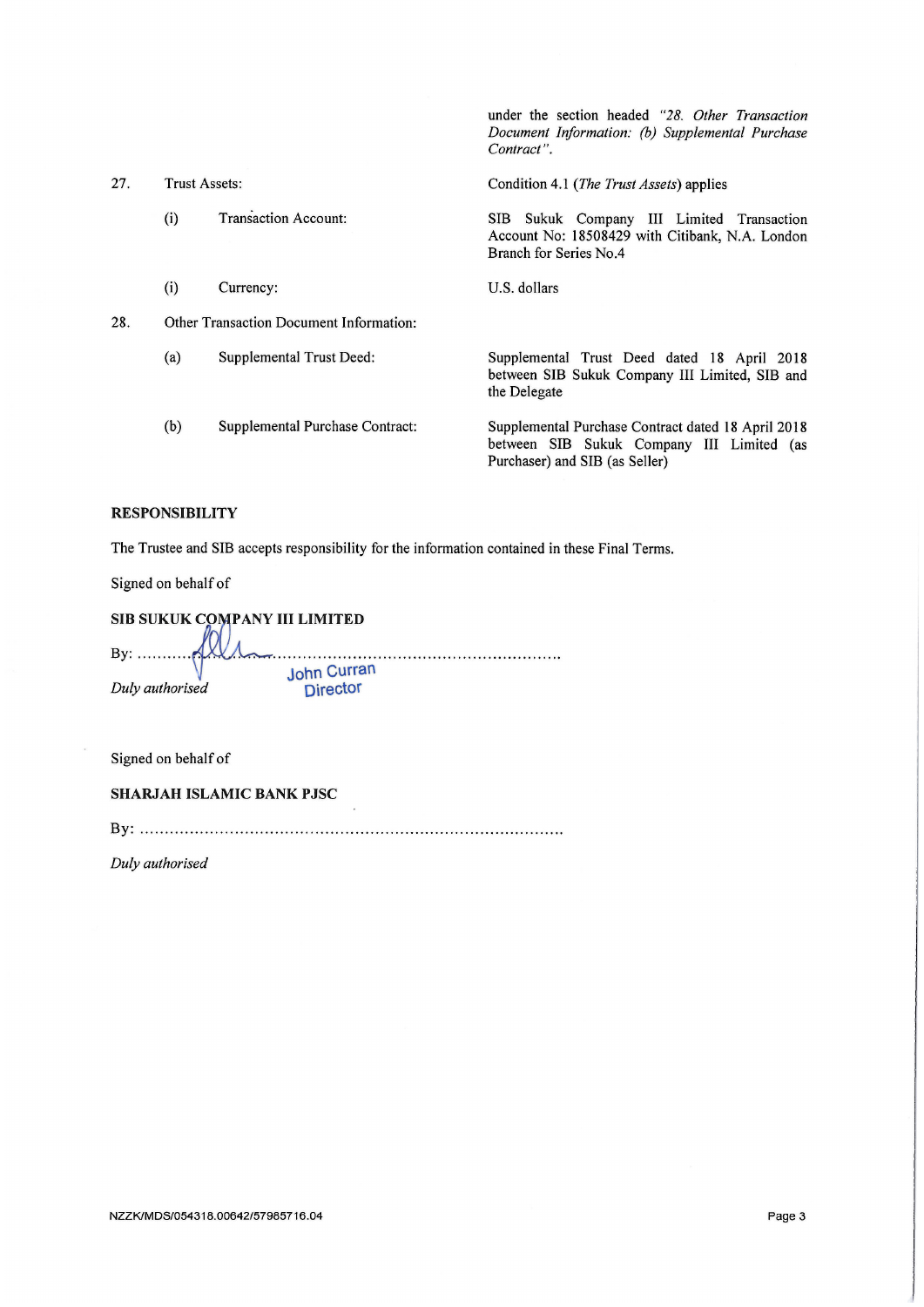|     |               |                                         | under the section headed "28. Other Transaction<br>Document Information: (b) Supplemental Purchase<br>Contract".                  |
|-----|---------------|-----------------------------------------|-----------------------------------------------------------------------------------------------------------------------------------|
| 27. | Trust Assets: |                                         | Condition 4.1 ( <i>The Trust Assets</i> ) applies                                                                                 |
|     | (i)           | Transaction Account:                    | SIB Sukuk Company III Limited Transaction<br>Account No: 18508429 with Citibank, N.A. London<br>Branch for Series No.4            |
|     | (i)           | Currency:                               | U.S. dollars                                                                                                                      |
| 28. |               | Other Transaction Document Information: |                                                                                                                                   |
|     | (a)           | Supplemental Trust Deed:                | Supplemental Trust Deed dated 18 April 2018<br>between SIB Sukuk Company III Limited, SIB and<br>the Delegate                     |
|     | (b)           | Supplemental Purchase Contract:         | Supplemental Purchase Contract dated 18 April 2018<br>between SIB Sukuk Company III Limited (as<br>Purchaser) and SIB (as Seller) |

### **RESPONSIBILITY**

The Trustee and SIB accepts responsibility for the information contained in these Final Terms.

Signed on behalf of

## SIB SUKUK COMPANY III LIMITED

|--|

Duly authorised

Signed on behalf of SHARJAH ISLAMIC BANK PJSC Saeed M. Al Amiri  $A-65$ Anver Jalaldeen Duly authorised  $B-64$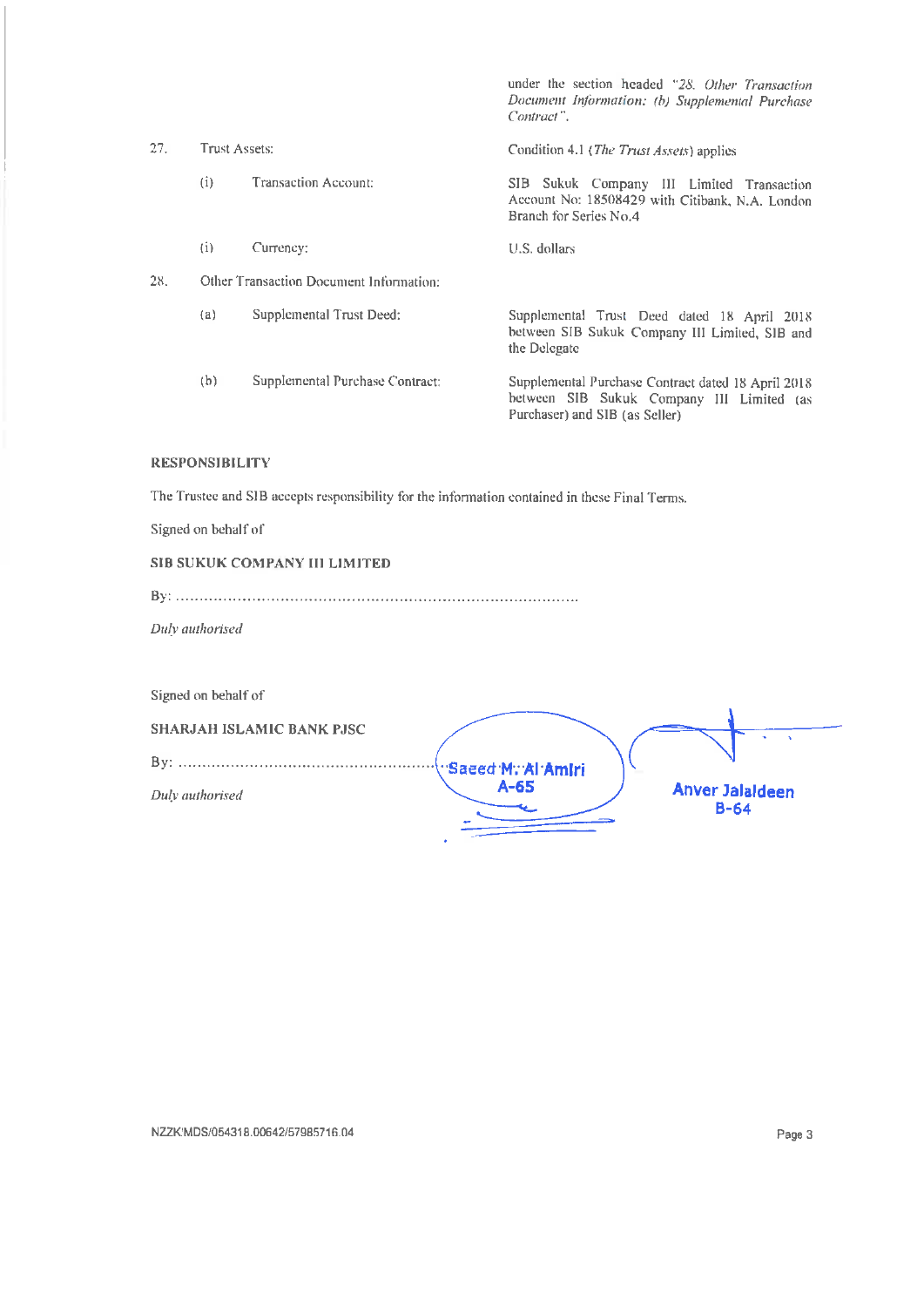### **PART B – OTHER INFORMATION**

### **1. LISTING AND ADMISSION TO TRADING**

| (i)  | Listing and admission to trading:                                          | Application is expected to be made by the Issuer and<br>Trustee (or on its behalf) for the Certificates to be<br>admitted to trading on the Main Securities Market on<br>the Irish Stock Exchange with effect from (or around)<br>18 April 2018. |
|------|----------------------------------------------------------------------------|--------------------------------------------------------------------------------------------------------------------------------------------------------------------------------------------------------------------------------------------------|
| (ii) | Estimate of total expenses related to U.S.\$5,000<br>admission to trading: |                                                                                                                                                                                                                                                  |

#### **2. RATINGS**

Ratings: Moody's Investors Service Cyprus Ltd (**Moody**'**s**): A3

Moody's is established in the European Union and is registered under Regulation (EC) No. 1060/2009 (as amended) (the **CRA Regulation**).

## **3. INTERESTS OF NATURAL AND LEGAL PERSONS INVOLVED IN THE ISSUE**

Save for any fees payable to the Joint Lead Managers, so far as each of the Trustee and SIB is aware, no person involved in the issue of the Certificates has an interest material to the offer.

The Joint Lead Managers and their affiliates have engaged, and may in the future engage, in investment banking and/or commercial banking transactions with, and may perform other services for, SIB and its affiliates in the ordinary course of its business for which they may receive fees.

## **4. PROFIT OR RETURN (Fixed Periodic Distribution Certificates only)**

Indication of profit or return: 4.231 per cent.

The profit or return is calculated at the Issue Date on the basis of the Issue Price. It is not an indication of future profit or return.

## **5. OPERATIONAL INFORMATION**

| (i)   | <b>ISIN</b> Code:                                                                                                           | XS1805543516             |
|-------|-----------------------------------------------------------------------------------------------------------------------------|--------------------------|
| (ii)  | Common Code:                                                                                                                | 180554351                |
| (iii) | Any clearing system(s) other than<br>Euroclear and Clearstream,<br>Luxembourg and the relevant<br>identification number(s): | Not Applicable           |
| (iv)  | Delivery:                                                                                                                   | Delivery against payment |